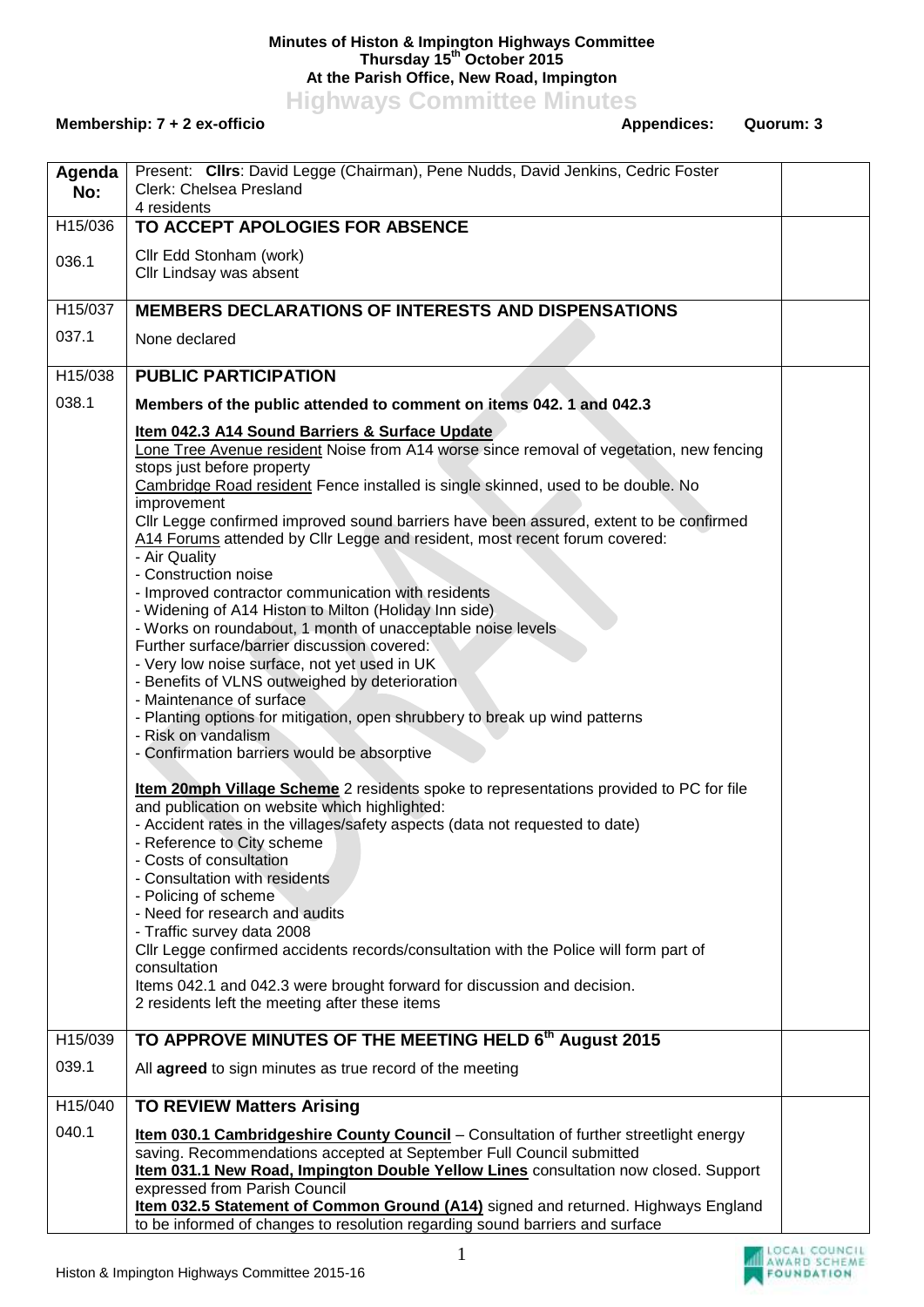| H15/041        | TO CONSIDER HIGHWAYS MEETINGS & REPORTS                                                                                                                                                                                                                                                                                                                                                                                                                                                                                                                                                                                                                                                                                                                                                                                                                                                                                                                                                                                                                                                                                                                                                                                                   |            |
|----------------|-------------------------------------------------------------------------------------------------------------------------------------------------------------------------------------------------------------------------------------------------------------------------------------------------------------------------------------------------------------------------------------------------------------------------------------------------------------------------------------------------------------------------------------------------------------------------------------------------------------------------------------------------------------------------------------------------------------------------------------------------------------------------------------------------------------------------------------------------------------------------------------------------------------------------------------------------------------------------------------------------------------------------------------------------------------------------------------------------------------------------------------------------------------------------------------------------------------------------------------------|------------|
| 041.1<br>041.2 | Clerk's Report provided to all and accepted (Appx 1). Additional discussion on:<br>Overgrowth Letter Committee Clerk to confirm letters sent to properties on School Lane<br><b>Walkabout Report</b> Updated received from County Council regarding outstanding actions.<br>CIIr Foster to review and inform members of update via email. CIIr Nudds wished it noted<br>opposition to removal of footpath at Doctors Close, supported by Committee                                                                                                                                                                                                                                                                                                                                                                                                                                                                                                                                                                                                                                                                                                                                                                                        | <b>CF</b>  |
| H15/042        | <b>Update of Active Scheme</b>                                                                                                                                                                                                                                                                                                                                                                                                                                                                                                                                                                                                                                                                                                                                                                                                                                                                                                                                                                                                                                                                                                                                                                                                            |            |
| 042.1          | 20mph Village Scheme<br>Paper provided to all with all representations received to date (Appx 2)<br>Standing Orders suspended to allow residents to take part<br>Following resident discussion, paper presented showing options for:<br>Large Scheme (12 signs)<br>Central Scheme (7 signs)<br>Feedback from Feast Committee showing 6:1 in favour provided to all<br>Standing orders re-instated<br>Committee agreed to move forward with online survey money, Hisimp News article and<br>frequently asked question. Revival of working party and membership both for against<br>scheme to seek a balanced view. Committee ambition for comprehensive database to be<br>available at next meeting for full review                                                                                                                                                                                                                                                                                                                                                                                                                                                                                                                        |            |
| 042.2          | Cyclestands Review feedback from Audit carried out by David Jenkins and Graham<br>Armstrong (County Council). Sites considered:<br>- Early Years Centre<br>- Co-Op<br>- Chop Shop<br>- Post Office<br>Committee Clerk to follow up with Graham Armstrong to include prices for review and<br>prioritisation of locations                                                                                                                                                                                                                                                                                                                                                                                                                                                                                                                                                                                                                                                                                                                                                                                                                                                                                                                  |            |
| 042.3          | A14 Improvements Schemes - Cambridge to Huntingdon & Pinch Point Scheme<br>(Junction 31 and 32 Eastbound and Westbound Improvements)<br>A14 Cambridge to Huntingdon Scheme revised timetable circulated to all<br>A14 Sound Barriers & Surface Update Review correspondence received from residents<br>Resolution: "Histon & Impington Parish Council notes the addition of Very Low Noise<br>Surface (VLNS) between Girton and Milton junction which the council itself pressed<br>for. However this appears to mean that less comprehensive sound barriers are<br>proposed. Given the VLNS requires relatively high maintenance with ongoing funding<br>commitments and the close proximity of some residents to the A14, this Council<br>would prefer more comprehensive sound barriers over VLNS" Proposed Cllr Legge<br>Following full discussion during Public Participation<br>Resolution amended to read "Histon & Impington Parish Council welcomes the plans<br>for a very low noise surface, but reminds Highways England of commitments of extent<br>of noise barriers as shown on publicised plans and insists on assurances" Proposed<br>CIIr Jenkins, seconded CIIr Nudds, Chair abstained from vote. Highways England and | <b>DNL</b> |
| 042.4          | County Council to be informed of resolution and statement to be published on website<br>A14 Overnight Closure Noting commitment at forums for improved communication with<br>residents<br>Zebra Crossing, The Green, Histon to review project and highlight any snagging issues.<br>Discussion covered:<br>- Impact on grass on The Green, Environment Committee looking at options to build up<br>- Standing Water on crossing reported to County Council<br>Shallowing of kerb as part of scheme still to take place, confirmation funds in place to<br>complete scheme. Prior to commencement revised drawings to be requested showing<br>existing pavement                                                                                                                                                                                                                                                                                                                                                                                                                                                                                                                                                                            | <b>DNL</b> |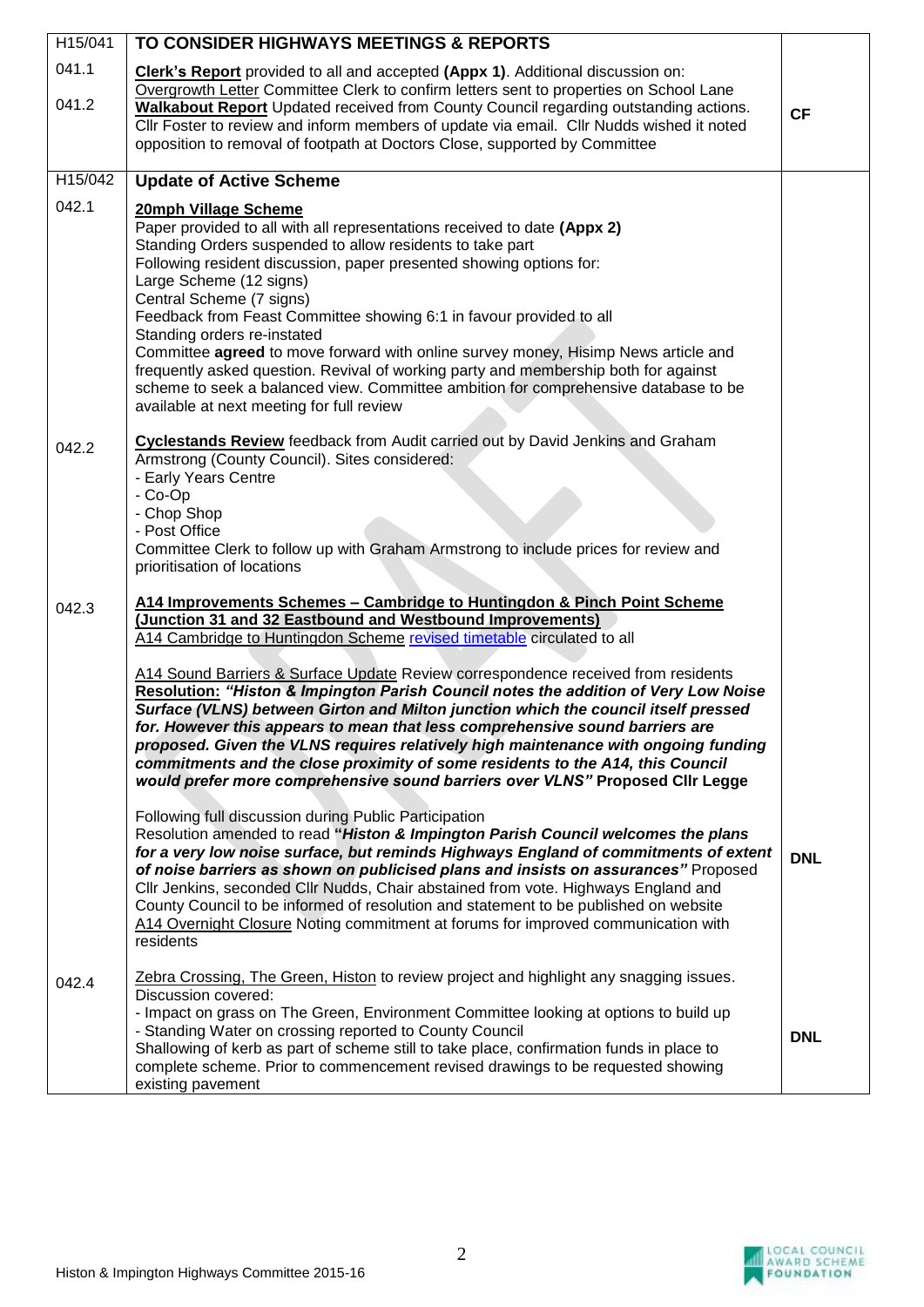| H15/043                 | <b>OTHER CORRESPONDENCE &amp; HIGHWAYS MATTERS</b>                                                                                                                                                                                                                                                                                                                                                                                                                                                                                                                                                                                                                                                                                                                                                                                                                                                                       |                                     |
|-------------------------|--------------------------------------------------------------------------------------------------------------------------------------------------------------------------------------------------------------------------------------------------------------------------------------------------------------------------------------------------------------------------------------------------------------------------------------------------------------------------------------------------------------------------------------------------------------------------------------------------------------------------------------------------------------------------------------------------------------------------------------------------------------------------------------------------------------------------------------------------------------------------------------------------------------------------|-------------------------------------|
| 043.1                   | <b>Residents Matters</b><br>Narrow Lane/School Hill - concerns raised regarding junction at Windmill Grange.                                                                                                                                                                                                                                                                                                                                                                                                                                                                                                                                                                                                                                                                                                                                                                                                             |                                     |
|                         | Contractors to be asked to cut back vegetation, Cllr Foster to report refreshing of white line<br>required<br>Street light consultation Paper provided to all showing all representations received to date<br>(Appx 3). Cllr Jenkins drafted statement to be published on website<br>Cyclist on Footpath Article to be written for next edition of Hisimp News highlighting reports<br>for cyclists on High Street and passageways. Youth Worker to be briefed by Committee<br>Clerk to feedback to schools/parentmail<br>Cycle Thefts Guided Busway figures released via e-cops<br>Histon $-4$<br>Orchard Park - 1<br>Longstanton $-4$<br>Swavesey - 7                                                                                                                                                                                                                                                                  | Comm<br>Clerk/<br>Youth<br>Worker   |
| 043.2<br>043.3<br>043.4 | Review of 'Wish list' (Appx 4) deferred to next agenda<br>Minor Highways Improvement Scheme Application forms 16-17 now in, closing date 2 <sup>nd</sup><br>November 2015. Cllr Legge outlined scheme for improvements to Baptist Church junction.<br>Discussion covered:<br>- Grass areas to be confirmed<br>- Write up of scheme what the Council wants to achieve and advantages to form part of<br>application<br>- Aims to slow down junction<br>Agreed to delegate to Cllr Legge and Committee Clerk to progress with application with<br>input from members via email<br>Successful Application 15-16 Update received from Karen Lunn covering aspects of projects<br>to proceed with. Chairman to liaise with Karen Lunn and set up site meeting to confirm final<br>aspects of projects.<br>Road narrowing Church Street requires radical consultation, website article to be drafted to<br>seek early feedback | <b>Next</b><br>agenda<br><b>DNL</b> |
|                         | <b>Station Road Footpath Audit carried out by Cllr Jenkins 22 August.</b><br>Overgrowth letter sent to properties identified.<br><b>Short Term Recommendations:</b><br>- 'One Way' pedestrian system for school routes – meeting to be set up with representatives<br>from schools (Early Years Centre, Junior School, Infant School), Cllr Legge to progress<br>Long term/Options to be explored:<br>- Option for re-engineering the street<br>- 5 Year Plan<br>- HCV ban                                                                                                                                                                                                                                                                                                                                                                                                                                               | <b>DNL</b>                          |
| 043.5                   | Histon & Impington Community Orchard Request for road sign directing people to<br>Orchard, Manor Field, Histon. Location to be confirmed by HICOP, item for next agenda<br>Histon Library request for re-location of sign. County to be contacted once location verified<br>by Friends of Histon Library<br>Directional sign at The Green/Station Development pointing to significant village amenities<br>(The Windmill, Recreation Ground, High Street). Opportunity for Public Art project                                                                                                                                                                                                                                                                                                                                                                                                                            |                                     |
| 043.6                   | <b>Blocked Gulleys Reported to County Council</b><br>Cottenham Road<br><b>Bridge Road</b><br>Ditch to South of Villa Road                                                                                                                                                                                                                                                                                                                                                                                                                                                                                                                                                                                                                                                                                                                                                                                                |                                     |
| H15/044                 | <b>DELIVERY OF HIGHWAYS PROJECTS</b>                                                                                                                                                                                                                                                                                                                                                                                                                                                                                                                                                                                                                                                                                                                                                                                                                                                                                     |                                     |
| 044.1                   | To address outcome of April 2015 Action Plan exercise<br>To initiate preparation of Year 2 Plan for 2016 / 17<br>Full review of items at next meeting. Objectives outlined as:<br>- Bike rack targets<br>- Recording of Highways Faults recorded/success rate<br>- More detailed work to wish list, prioritising projects to include costs<br>- Parking strategy                                                                                                                                                                                                                                                                                                                                                                                                                                                                                                                                                         |                                     |